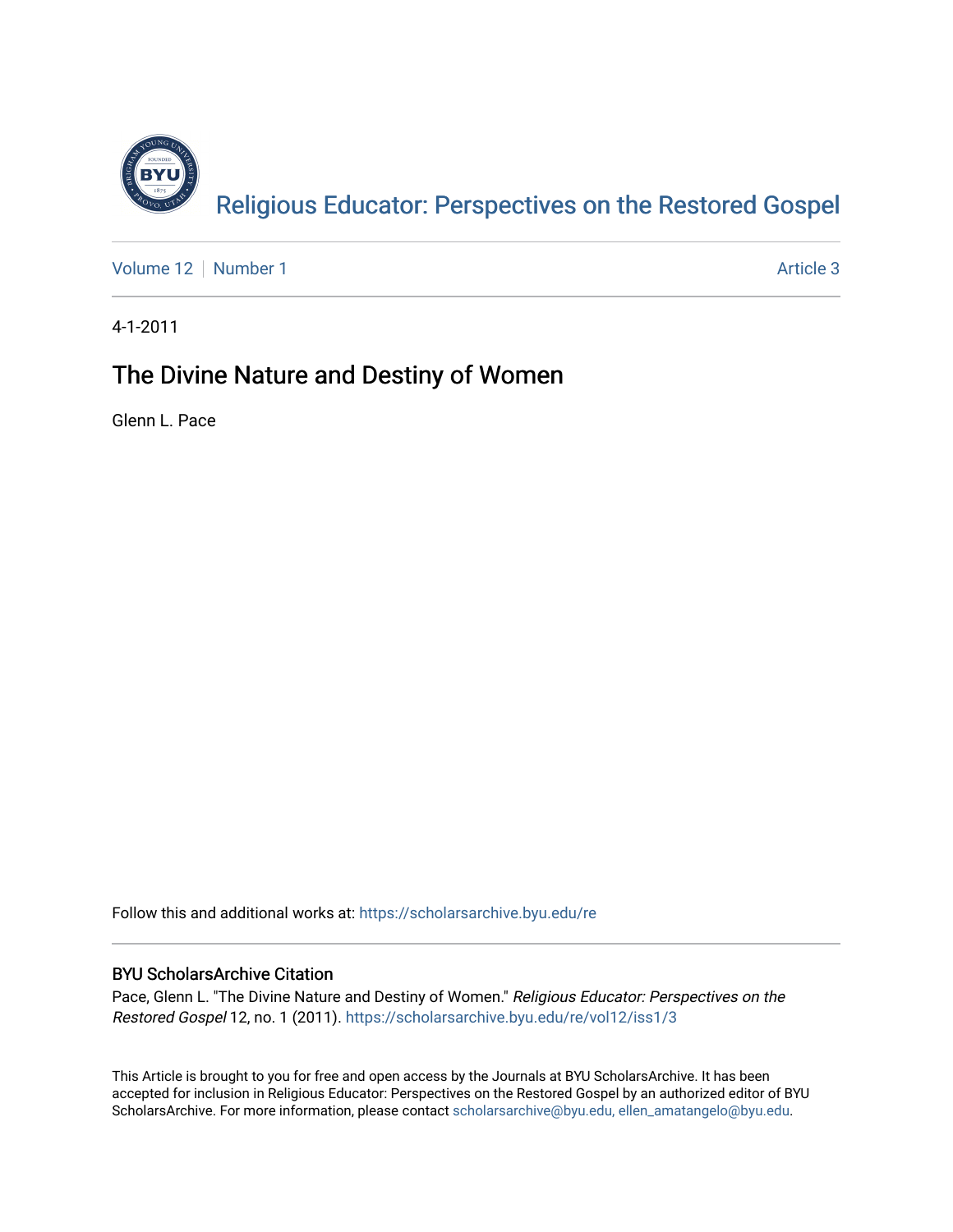

Elder Glenn L. Pace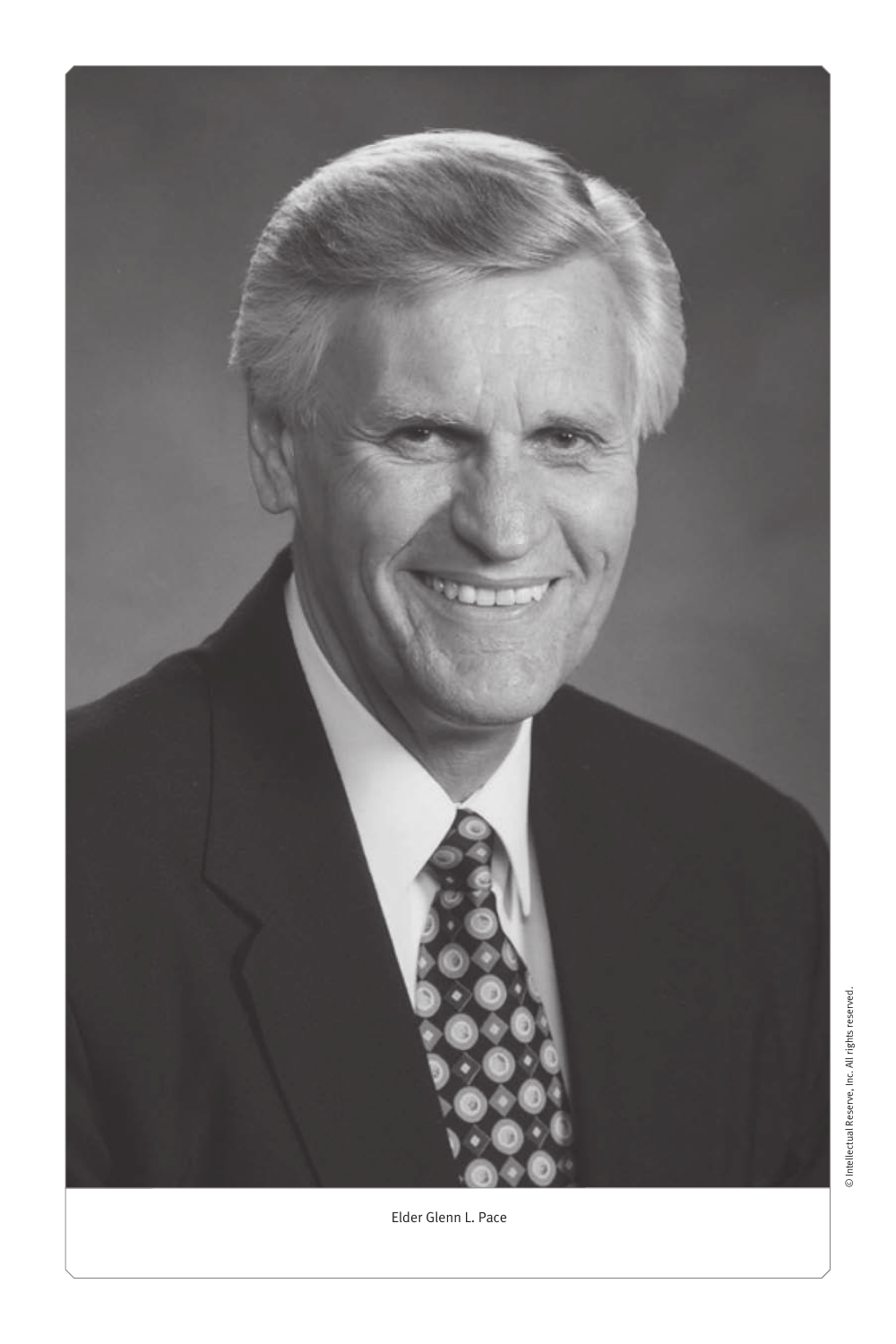# *The Divine Nature and Destiny of Women*

elder glenn l. pace

Elder Glenn L. Pace is an emeritus member of the First Quorum of the Seventy. Address given at BYU on March 9, 2010.

The Family: A Proclamation to the World" states: "All human beings—<br>male and female—are created in the image of God. Each is a beloved spirit son or daughter of heavenly parents, and, as such, each has a divine nature and destiny. Gender is an essential characteristic of individual premortal, mortal, and eternal identity and purpose. $\mathbb{R}^1$ 

My focus this morning will be on the divine nature and destiny of women and the sacred role they play in the sanctification and purification of men. I'm going to start by giving you two exclusive scoops. First, males and females are different. Second, those differences are more than physical.

I developed a love and appreciation for womanhood in my childhood. My mother, sisters, grandmas, aunts, and female cousins and friends brought immeasurable love into my young life. This set the stage for the adult relationships I have with my wife, daughters, and granddaughters. All of the above have contributed to my feelings of reverence, adoration, and even veneration of righteous women. In pondering the effect women have had on my life, I have concluded that there has been a metamorphosis of my spirit that could not have taken place without these relationships.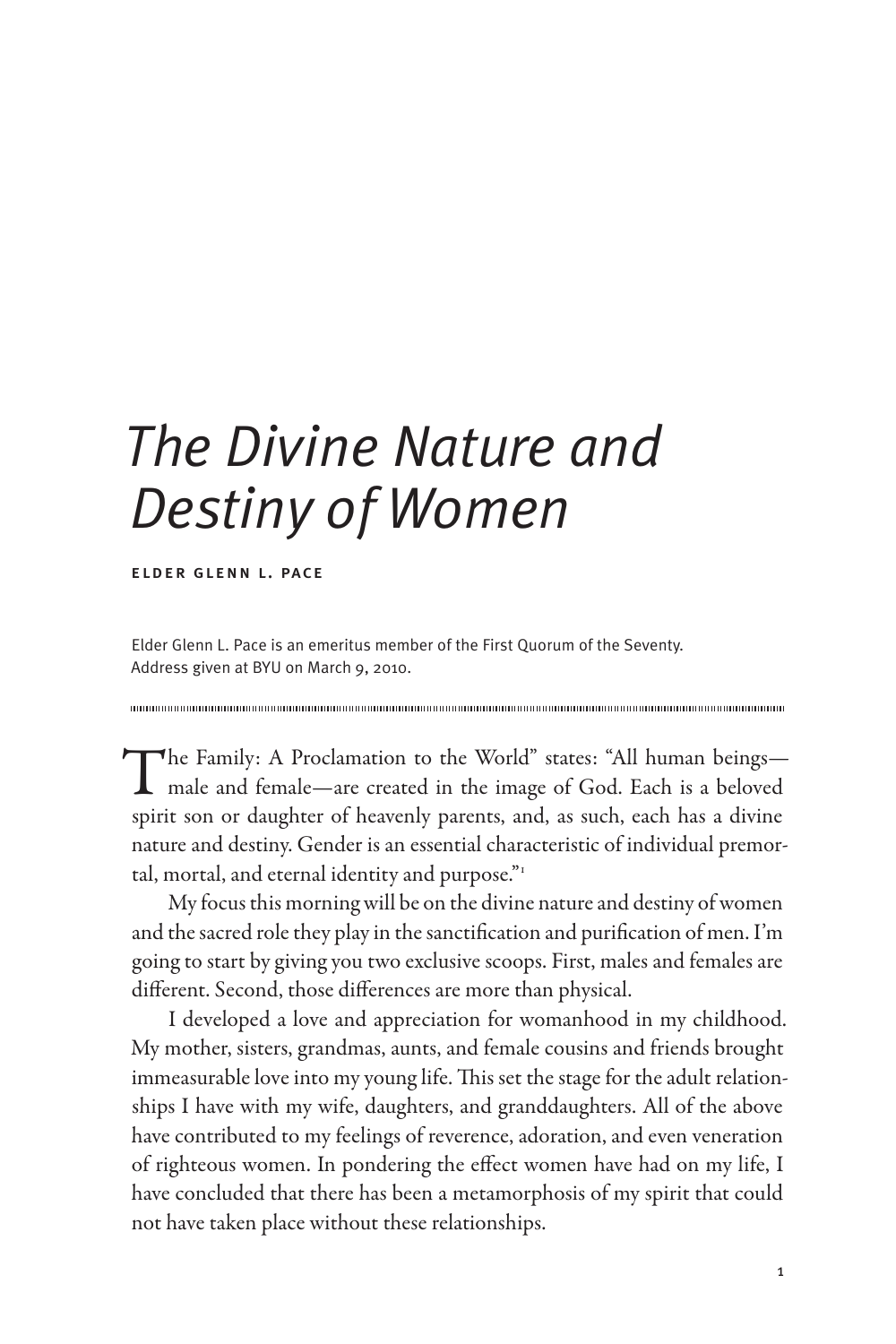#### **Mothers**

Of course, the first woman in my life was my mother. How can I describe the impact of my mother's love? A lullaby, being tucked in bed, "Are you warm enough?" a kiss goodnight, "Glenn, you'd better get up, you don't want to be late for school," a kiss good morning, "You are such a special boy," "Oh honey, how I love you," "I made some chocolate chip cookies," "I want to take your picture," "I'm so proud of you," "I know you can do it," "Are you going to go on a mission?" "You are going to go on a mission," "I miss you so much," frequent love notes, "Let's go look at the roses," "Did you see the full moon?" "Aren't the mountains beautiful today?" the love in her eyes, her touch, her smell, her elegance, her tender heart, her sensitivity, her femininity.

That was just a blink in a lifetime of nurturing.

#### **Sisters**

In addition to the loving care I received from my mother, I received similar nurturing from my big sister, who was my mentor and protector. When I was old enough to enter kindergarten, I was worried sick. I had watched my sister do her homework and was concerned by the fact that I didn't know how to read or do arithmetic. The night before school started, my apprehension must have shown because she came into the bedroom and started talking to me about school. I explained my concerns, and she immediately began to allay my fears. She told me about recess. I could handle that. Then she explained that I would be taught to read one word at a time, and she assured me that I was smart and wouldn't have any trouble.

Now, how would a brother handle a situation like that? "Wow, you're in big trouble! You may never graduate from kindergarten. But I'll tell you what I'm going to do. If you will give me your allowance, I'll help you."

As I mentioned earlier, men and women are different.

#### **Daughters**

My appreciation for women rose to a whole new dimension when our two daughters came into our lives. There is something angelic about daughters at least in the eyes of their fathers. I have sometimes lamented that I wasn't born with the perspective that my daughters brought into my life. If a man could be born with that insight, his respect for and treatment of a young woman during his dating years would improve significantly.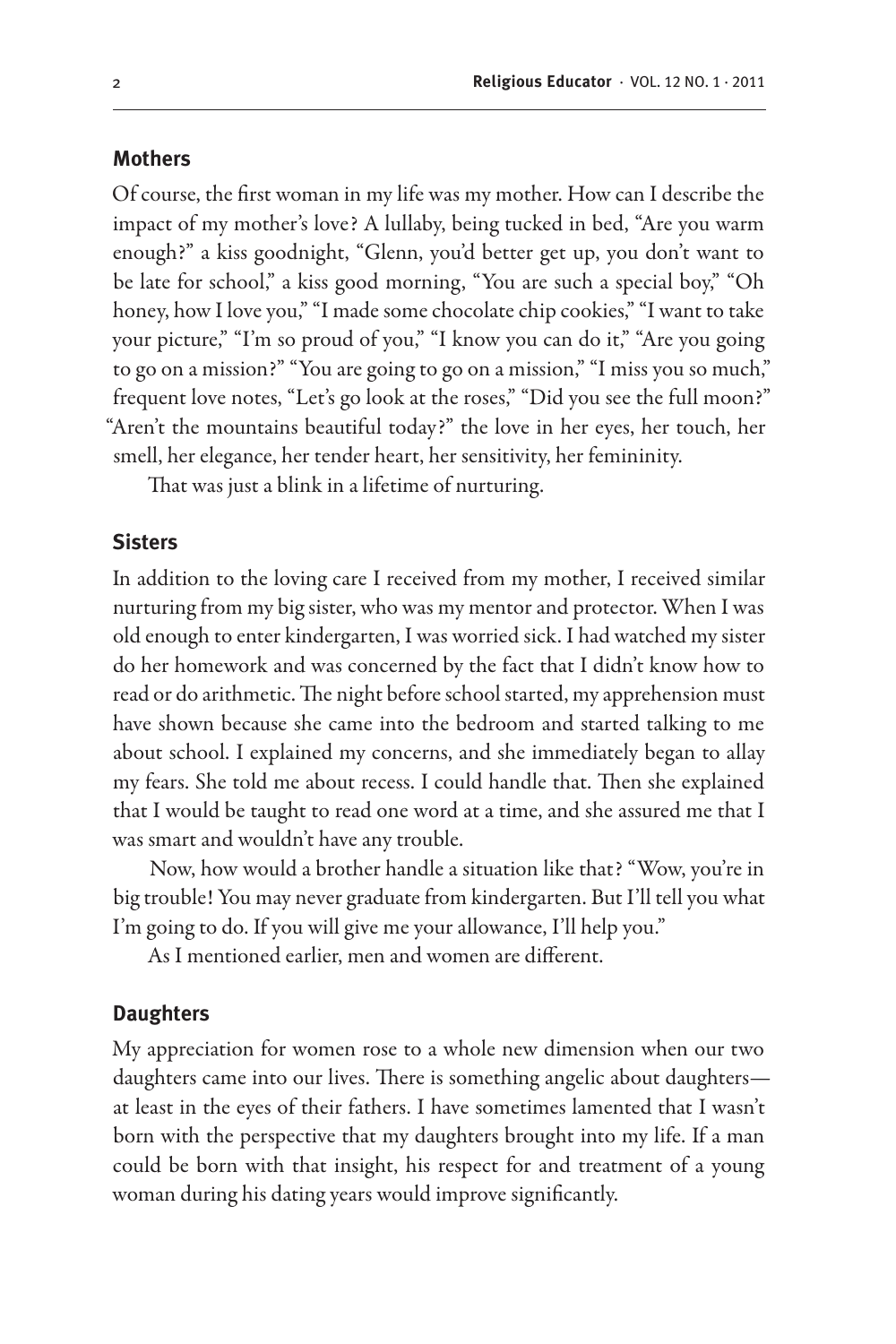I remember a time when my oldest daughter was just six or seven years old. I was struggling with saying my personal prayers on a consistent basis. I remember walking into her bedroom one night to listen to her say her prayers. Her room felt so peaceful, innocent, and pure that I felt like praying. I explained as best I could that I'd like to get into the habit of saying my prayers and asked if I could pray at her bedside. She looked a little puzzled but agreed. On the second or third night, as I began my silent prayer, I felt her little hand on my head. She then turned on her side and with both hands began running her fingers through my hair. I felt touched by an angel. I must admit, it felt so good that my prayers became longer. To this day, whenever there is a family gathering, I will eventually work my way over to the couch or chair where she is located, sit on the floor, and wait for her to run her fingers through my hair.

From the time my second daughter was a baby through her early gradeschool years, I would rock her to sleep at night and carry her to bed. I always knew when she was asleep because tiny beads of perspiration would appear on her little nose. I would look at her angelic face and wonder if heaven could feel any better than this. I concluded it must be a great comfort to her to fall asleep in her father's arms. Now I realize the peace and comfort she transmitted to me was possibly even greater.

I have always been impressed with the love and respect our Savior bestowed upon the women in His life. As we read about these associations, our focus is generally on what He taught them and the love and understanding He gave them. Have you ever considered the possibility that these women provided immense comfort to His burdened soul? It is my belief that He needed them as He journeyed toward living a perfect life so He could provide the ultimate sacrifice.

I repeat that my associations and interplay with the righteous women in my life have created a metamorphosis of my spirit and have been purifying and sanctifying.

#### **Adam and Eve**

I'd now like to turn to the more intimate relationship of husband and wife and the impact that relationship has on our exaltation. You are all familiar with the story of the Creation. I'm going to pick up the account where Adam was placed on the earth. Please pay particular attention to the sequence of events leading up to the introduction of Eve.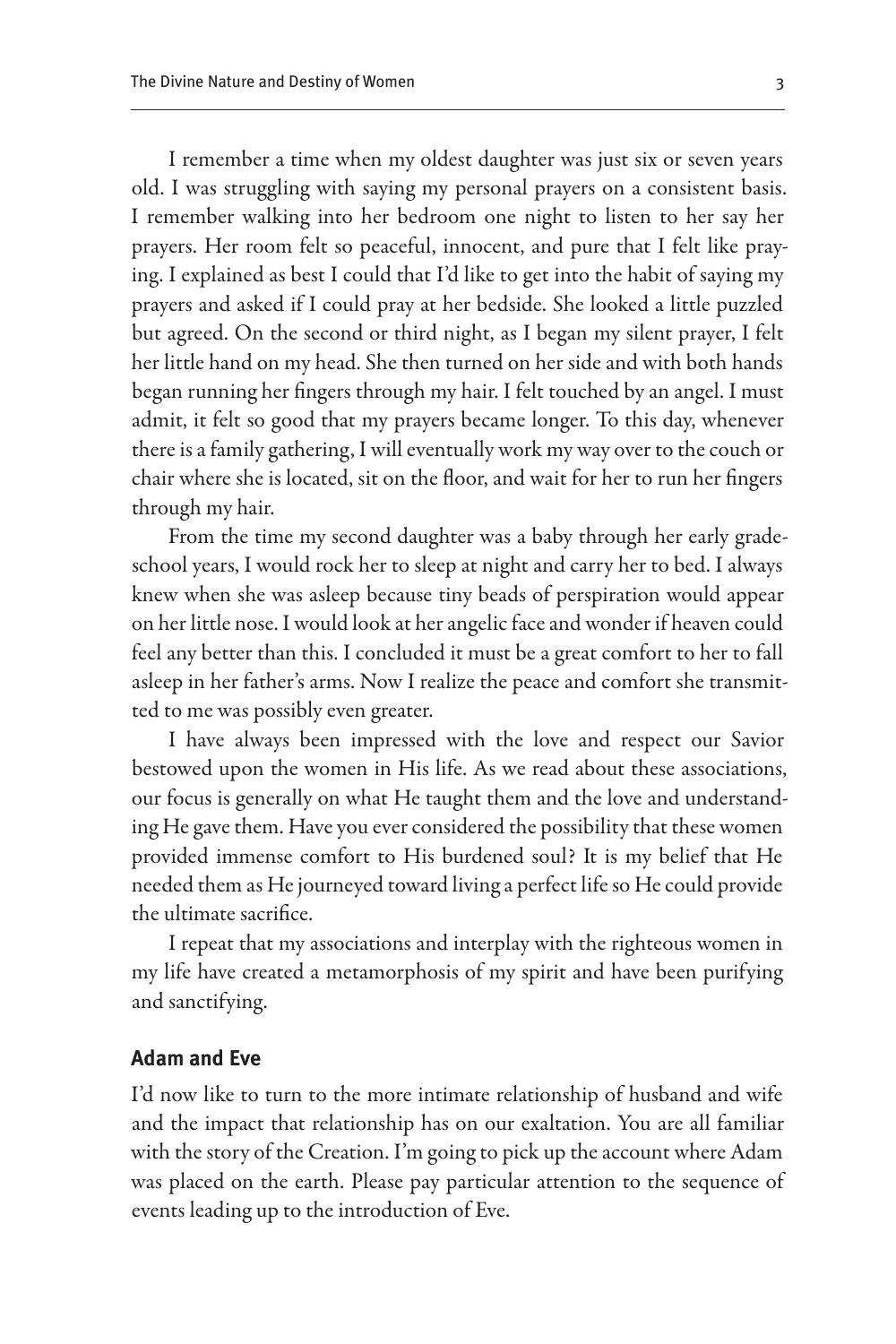And the Gods formed man from the dust of the ground, and took his spirit (that is, the man's spirit), and put it into him; and breathed into his nostrils the breath of life, and man became a living soul.

And the Gods planted a garden, eastward in Eden, and there they put the man, whose spirit they had put into the body which they had formed.

And out of the ground made the Gods to grow every tree that is pleasant to the sight and good for food; the tree of life, also, in the midst of the garden, and the tree of knowledge of good and evil. (Abraham 5:7–9)

Thus far there is no mention of Eve.

And out of the ground I, the Lord God, formed every beast of the field, and every fowl of the air; and commanded that they should come unto Adam, to see what he would call them; and they were also living souls; for I, God, breathed into them the breath of life, and commanded that whatsoever Adam called every living creature, that should be the name thereof.

And Adam gave names to all cattle, and to the fowl of the air, and to every beast of the field; but as for Adam, there was not found an help meet for him. (Moses 3:19–20)

In summary, before Eve appeared, the world had been created, Adam had been placed in the Garden of Eden, and he had named and associated with all of the animals. He was enjoying a utopia in physical surroundings as well as open communication with God. What more could he ask for? What more could he need?

As President J. Reuben Clark put it:

Adam wandered alone in the glorious Garden in Eden, which he had dressed and adorned—the Garden of Eden with its stately trees, its lovely flowers heavy with sweet odors, its grassy swards, its magnificent vistas with the far reaches of its placid rivers, with its gaily plumed birds, its lordly and graceful beasts, all at peace, for sin was not yet in the world. Through all this magnificence Adam wandered, lonely, unsolaced, uncompanioned, the only being of his kind in the whole world, his life unshared in a solitude of exquisite elegance, and, what was of far greater moment, his mission, as he knew it to be, impossible of fulfillment, except the Father gave him an helpmeet.<sup>2</sup>

I'd like to share a perspective from John Milton's *Paradise Lost* that fully resonates with my soul. Much like President Clark, Milton describes the beauty of the garden and the variety of animals. However, he goes into more detail on his perception of Adam's frustration and loneliness. In his account, Adam watches the interplay between the animals and communicates with them as best he can. However, Adam concludes something is drastically amiss. Milton wrote: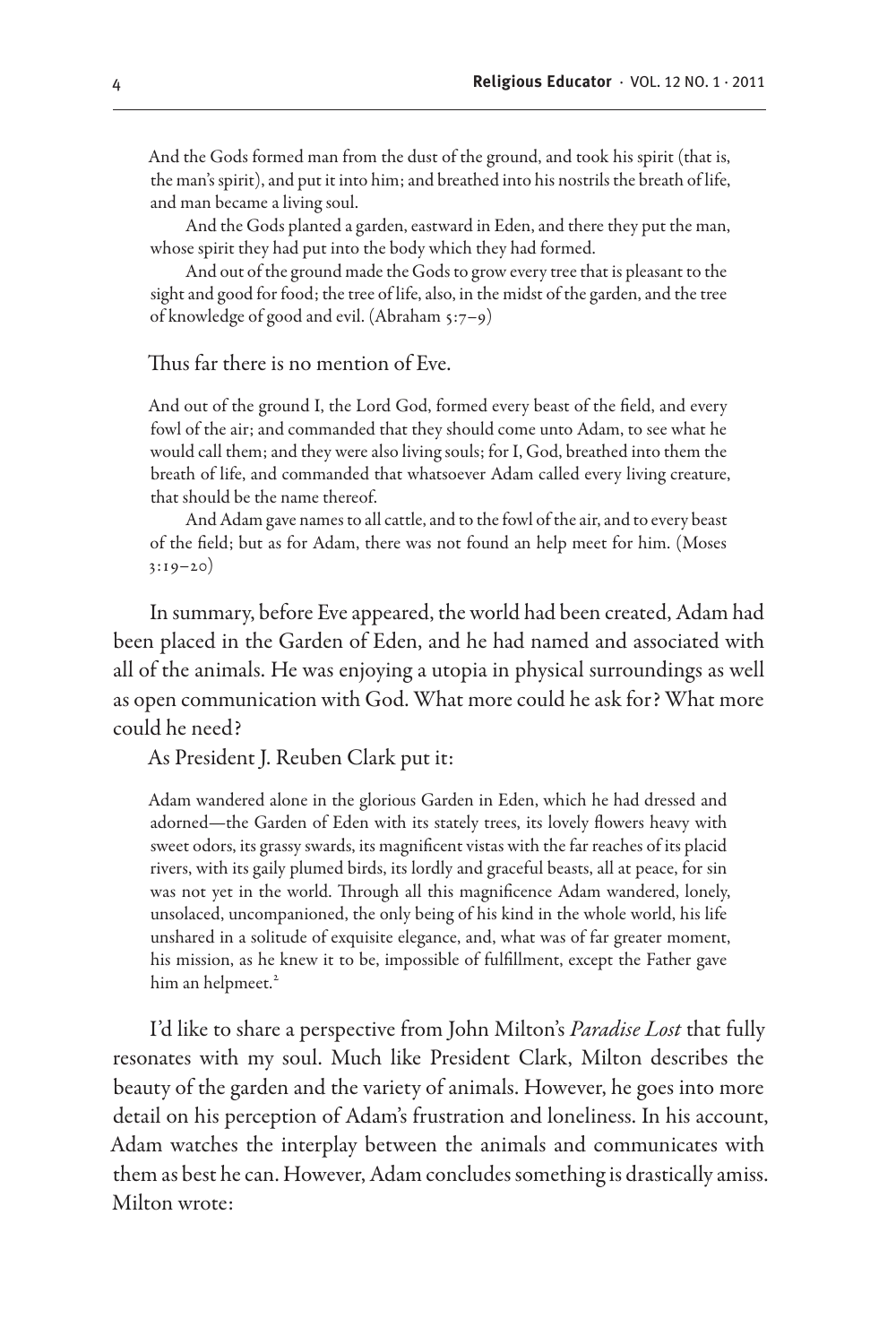They rejoice Each with their kind, lion with lioness; So fitly them in pairs thou hast combin'd; Much less can bird with beast, or fish with fowl So well converse, nor with the ox the ape; Worse then can man with beast, and least of all.<sup>3</sup>

In other words, Adam is saying, "What's wrong with this picture?" Milton goes on to suggest that God delayed the introduction of Eve until Adam could fully appreciate her. Seeing that Adam is now ready for the introduction of Eve, God describes what is going to happen next. I love Milton's description of what Eve would mean to Adam:

What next I bring shall please thee, be assur'd, Thy likeness, thy fit help, thy other self, Thy wish exactly to thy heart's desire.<sup>4</sup>

"Thy fit help"? No, this doesn't mean she would be in good shape. It means she would be a match, a complement, a counterpart, even his "other self." Finally, Eve stood before him, and she exceeded his highest expectations. He had never seen anything like her in the garden. Milton continues:

Under his forming hands a creature grew, Manlike, but different sex, so lovely fair, That what seem'd fair in all the world, seem'd now Mean, or in her summ'd up, in her contain'd, And in her looks, which from that time infus'd Sweetness into my heart, unfelt before.<sup>5</sup>

I hope Milton will forgive me for adding my opinion that the "sweetness" Adam felt, which was "unfelt before," was much more than that which was generated by Eve's physical appearance. Those feelings flowing into him had as their source her wellspring. His feelings were the direct result of standing in front of one of the daughters of heavenly parents who had a divine nature different from, but complementary to, his own divine nature.

I believe the Father's statement "It is not good that the man should be alone" (Genesis 2:18) had a much more profound meaning than the obvious biological implications. It also went further than providing Adam with company. Adam's ability to obtain the purification necessary to get back into the presence of God was dependent upon his continuous association with Eve.

Remember what Adam said when Eve stood beside him for the first time: "Therefore shall a man leave his father and his mother, and shall cleave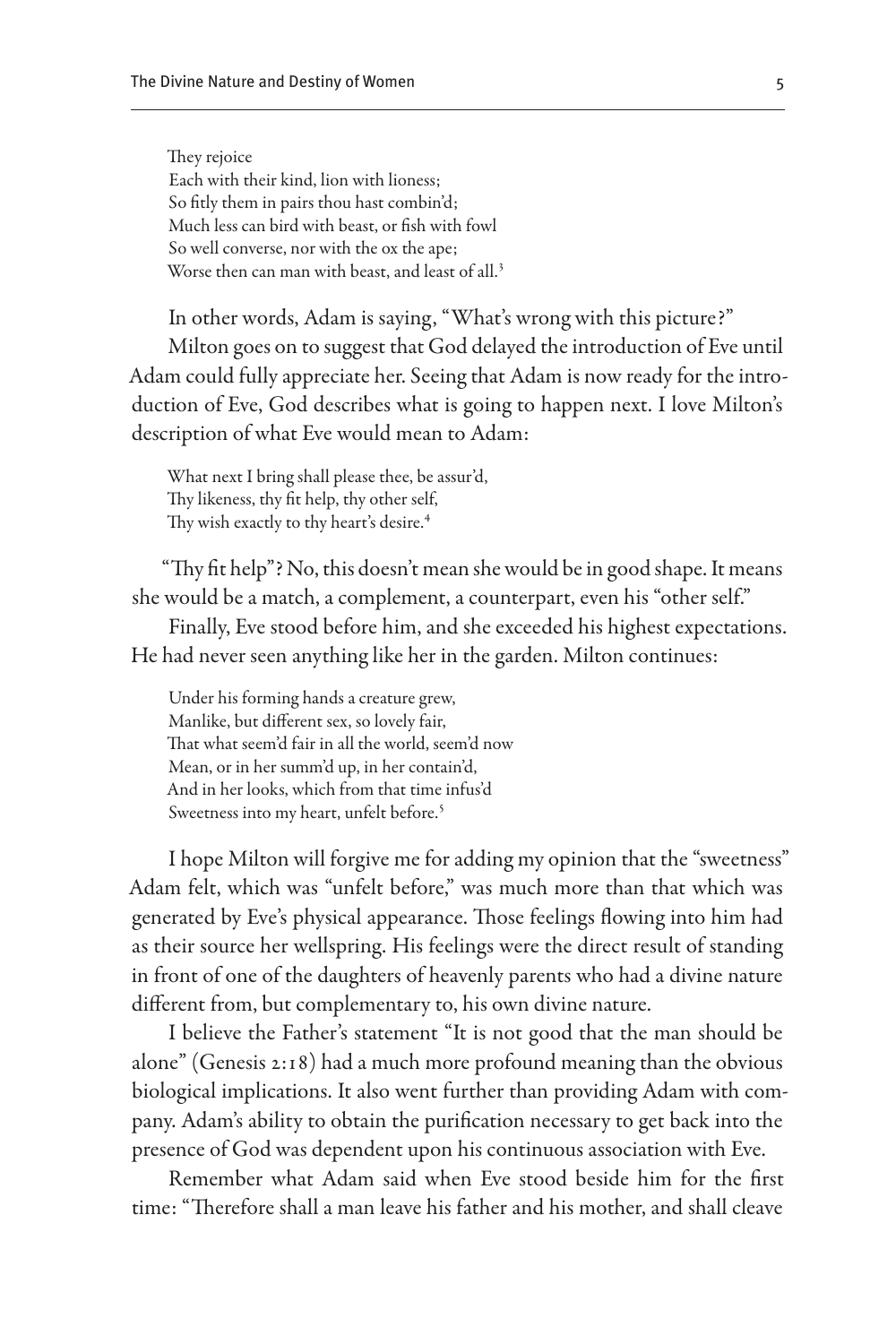unto his wife, and they shall be one flesh" (Abraham 5:18). Many years after the creation of Adam and Eve, Paul said, "Nevertheless neither is the man without the woman, neither the woman without the man, in the Lord" (1 Corinthians 11:11).

#### **Completion of Our Nature**

In the Doctrine and Covenants we read, "In the celestial glory there are three heavens or degrees; and in order to obtain the highest, a man must enter into this order of the priesthood [meaning the new and everlasting covenant of marriage]; and if he does not, he cannot obtain it" ( $D&C_1$ 31:1-3). Why can't he obtain it? It's not just because he didn't obey a celestial commandment. It's because he didn't become a celestial being. There is a limit to our spiritual development as long as we are single. There is a spiritual development that can only be obtained when a man and a woman join their incomplete selves into a complete couple. Just as conception requires the physical union of male and female, perfection requires the union of the very souls of male and female.

Elder Richard G. Scott has said, "In the Lord's plan, it takes two—a man and a woman—to form a whole. Indeed, a husband and wife are not two identical halves, but a wondrous, divinely determined combination of complementary capacities and characteristics."6

Men and women can accomplish marvelous things alone. However, they are incomplete until united intellectually, emotionally, physically, and, most important, spiritually.

The world we live in has gone awry with its focus on the physical part of the male and female relationship. If there is too much focus on the physical, the vital areas of intellectual, emotional, and spiritual union are not being placed in an environment where they can flourish and grow. Our current society is so obsessed with "making love" that they are not developing a complete relationship that would enable them to "express love."

Since melding our divine natures is a necessary element in bringing about perfection, we must guard against any deterioration of those natures. Sisters, keep in mind that anything that detracts from your divine nature should be avoided. You live in a time when you have more opportunities and options available to you than any other women have had throughout the history of mankind. Some of these options will complement your God-given natures. Others will chip away at it. Some things will make you strong. Others will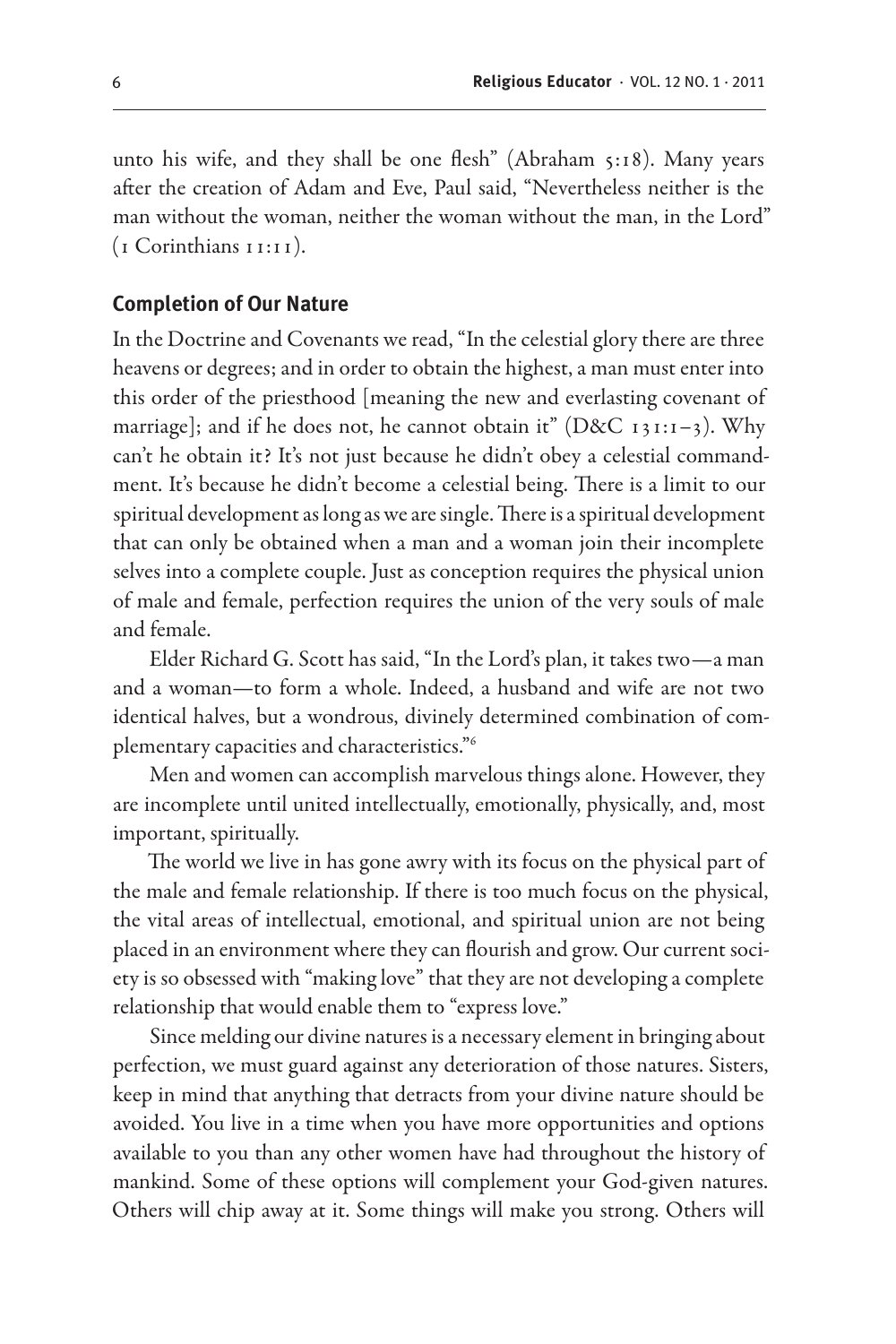

A husband and wife are not two identical halves, but a wondrous, divinely determined combination of complementary capacities and characteristics.

make you hard. Some will increase your spiritual sensitivity. Others will separate you from the Spirit. If the world keeps chipping away at the divine nature of women, it is probable that our relationships in marriage will not bring about the sanctification necessary for exaltation; or, as a minimum, the process will be delayed.

I express my love and appreciation to my wife. She is an example of one who has retained her eternal nature through forty-seven years of marriage, six children, twenty-nine grandchildren, and putting up with me. Wearing that eternal nature well, she has supported me as a General Authority for twentyfive years. I could not have served nor would I have been qualified to serve without her love and support. She has been the crucial key to the metamorphosis I desperately needed to become worthy and able to serve.

Her eternal nature and destiny was never clearer to me than at the temple marriage of our youngest son. I have had the sacred honor of performing the temple marriages of all six of our children, and they along with their spouses were worthy to be in attendance on this occasion.

Prior to the ceremony, as I spoke of sacred things, I looked at my wife, who was seated next to our son. My spiritual eyes were opened, and I saw her shining in all of her glory as she basked in the warmth of having joy and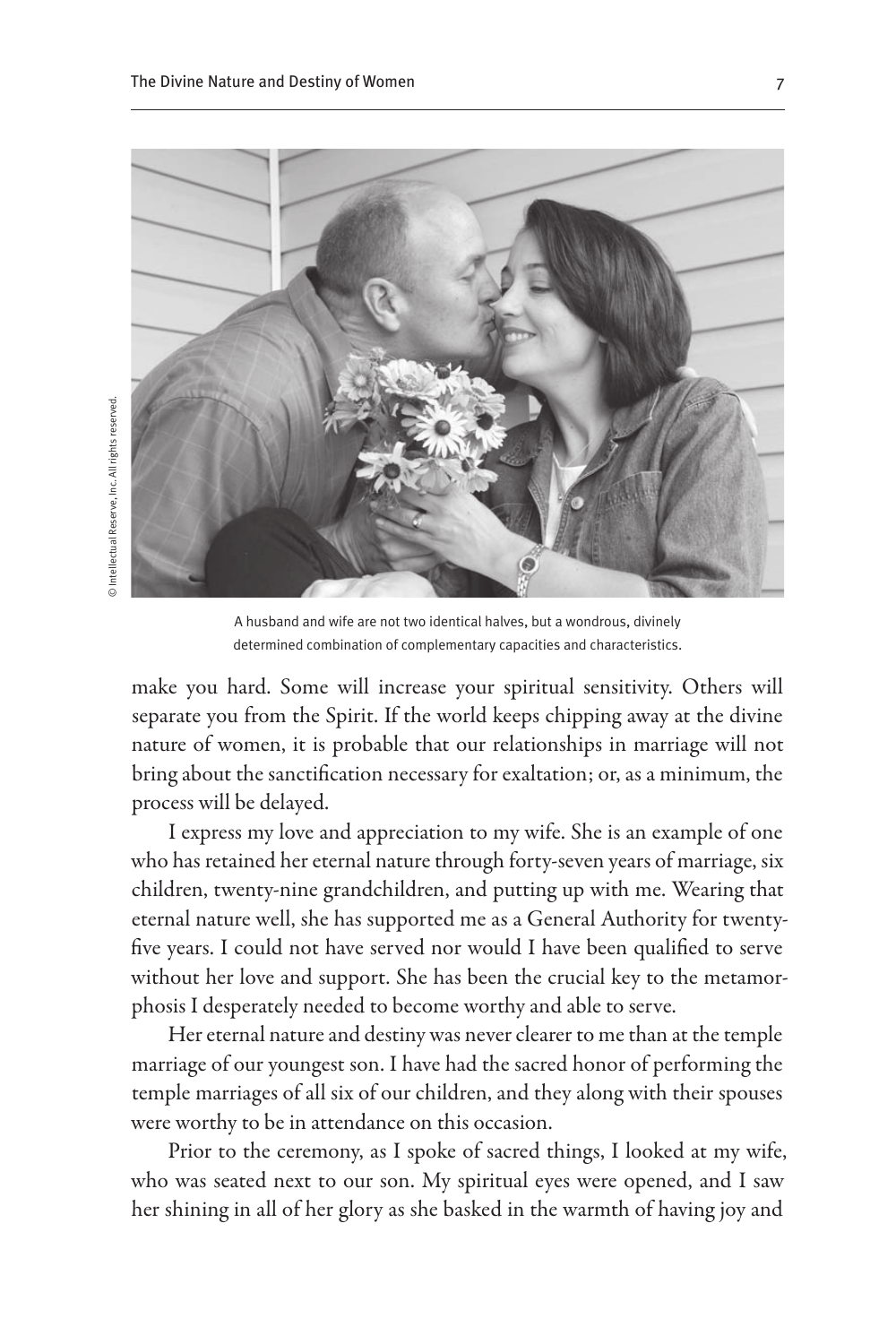rejoicing in her posterity. She was radiant. I saw before me a priestess, queen, and goddess. There is absolutely nothing the world can offer that could come close to the fulfillment she was feeling. There was no accomplishment in the world she could have attained that would have made me love her more or be more proud of her efforts. Her eternal nature was then and is now still intact.

We commonly hear the phrase "Men have the priesthood and women have been given the blessing of procreation." Without perfection, neither assignment meets the full measure of its creation. After perfection comes the ultimate role of god or goddess. These are eternal roles in which one continues to complement the other throughout all eternity.

It is the marriage ceremony in the temple in which husband and wife receive the power to perfect their relationship and, thereby, obtain their exaltation.

Elder John A. Widtsoe put it this way:

Modern revelation sets forth the high destiny of those who are sealed for everlasting companionship. They will be given opportunity for a greater use of their powers. That means progress. They will attain more readily to their place in the presence of the Lord; they will increase more rapidly in every divine power; they will approach more nearly to the likeness of God; they will more completely realize their divine destiny. And this progress is not delayed until life after death. It begins here, today, for those who yield obedience to the law.7

I emphasize that the power coming down from heaven on those married in the temple by the holy priesthood cannot alone bring about the progress mentioned by Elder Widtsoe. It takes the righteous interplay of male and female.

I like the Quaker proverb "Thee lift me and I'll lift thee and we'll both ascend together."8

What will happen when we finally "ascend together"? I can put it no better than did one of the great women in our history, Eliza R. Snow, who said:

When I leave this frail existence, When I lay this mortal by, Father, Mother, may I meet you In your royal courts on high? Then, at length, when I've completed All you sent me forth to do, With your mutual approbation Let me come and dwell with you.<sup>9</sup>

Sisters, I testify that when you stand in front of your heavenly parents in those royal courts on high and look into Her eyes and behold Her